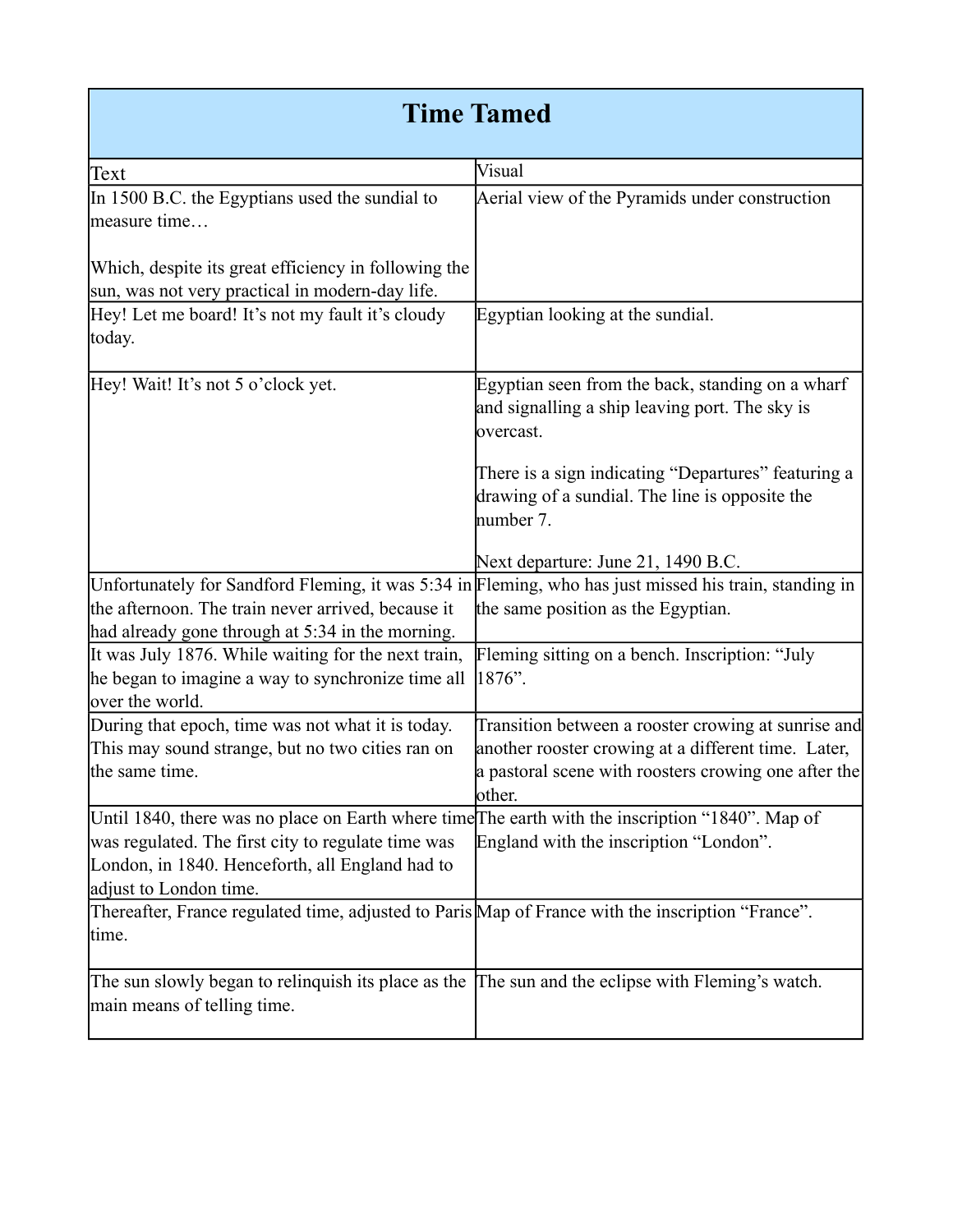|                                                                                                                                                                                                                                                            | <b>Time Tamed</b>                                                                                                                                                        |
|------------------------------------------------------------------------------------------------------------------------------------------------------------------------------------------------------------------------------------------------------------|--------------------------------------------------------------------------------------------------------------------------------------------------------------------------|
| During this period, days began at noon and not<br>midnight. The sun was used as the reference to<br>indicate noon hour (the point at which the sun is<br>highest in the sky).                                                                              | A finger turning the dial from Noon to Midnight.                                                                                                                         |
| With the advent of the train, the sun was no longer Map of America with the inscription "18KM / 1<br>an efficient method of measurement, because every minute".<br>18 kilometres, time had to be adjusted by one<br>minute.                                |                                                                                                                                                                          |
| This meant that in America, there were 144 official Map of America with 144 time zones.<br>time zones.                                                                                                                                                     |                                                                                                                                                                          |
| Imagine! If we had kept this system, you would<br>have to adjust your watch 14 times between<br>Quebec and Montreal!                                                                                                                                       | Finger on the watch changing the time several<br>times.                                                                                                                  |
| Today there are five time zones in Canada.                                                                                                                                                                                                                 | The same map with the 144 time zones replaced by<br>5 time zones.                                                                                                        |
| We know that the earth completes one rotation<br>every 24 hours. So, the planet must be divided into imagining the earth with time zones. There is a<br>24 regions of one hour each and a specific hour<br>imposed on the regions, based on a fixed point. | Fleming, seen from the back, taking notes and<br>circle on the sheet of paper with lines dividing the<br>earth into 24 time zones.                                       |
| For the next ten years, Fleming met with<br>politicians, gave conferences all over the world<br>and, above all, showed great determination in<br>accomplishing a feat that was to become one of the<br>key elements of world standardization.              | Fleming making a speech, shaking hands and the<br>inscription "November 18, 1883".<br>Telegraphic inscription: Standardized time system<br>based on one-hour time zones. |
| At noon on November 18, 1883, the North<br>American train network adopted a standardized<br>time system based on one-hour time zones.                                                                                                                      | Continuation of the above with the Capital<br>Building in Washington.                                                                                                    |
|                                                                                                                                                                                                                                                            | Europe, North America, South America and Asia.<br>Telegraphic inscription: International system of<br>standard time.                                                     |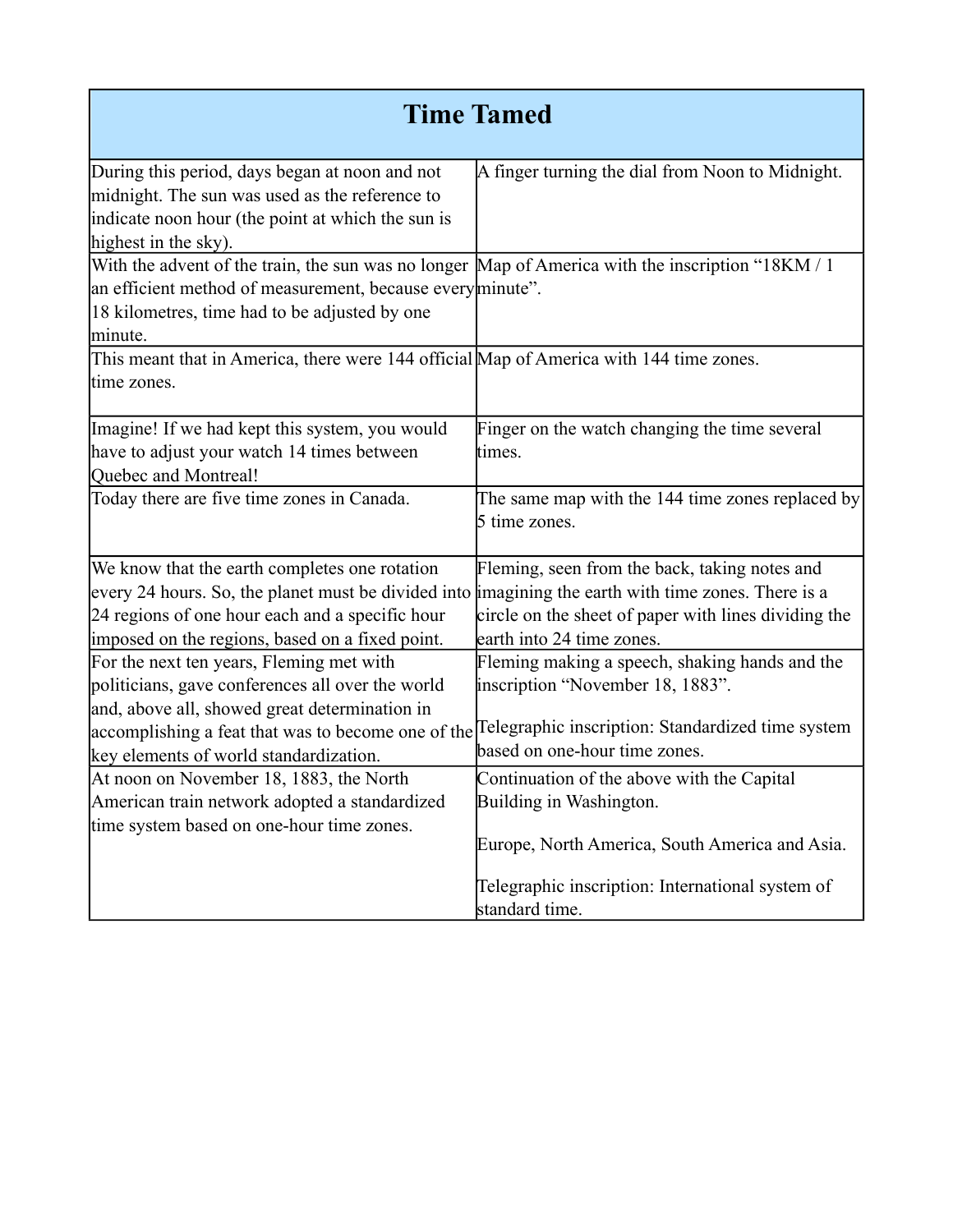| <b>Time Tamed</b>                                                                                                                                                                                                                                                                                                                                                                                                                                     |                                                                                                                                                                                                                                                                                                                                                                                                                                                                                   |  |
|-------------------------------------------------------------------------------------------------------------------------------------------------------------------------------------------------------------------------------------------------------------------------------------------------------------------------------------------------------------------------------------------------------------------------------------------------------|-----------------------------------------------------------------------------------------------------------------------------------------------------------------------------------------------------------------------------------------------------------------------------------------------------------------------------------------------------------------------------------------------------------------------------------------------------------------------------------|--|
| Fleming played a determining role in the convoca-<br>tion of the International Prime Meridian Confer-<br>ence in Washington in 1884, attended by represen-<br>tatives from 25 countries in Europe, North Amer-<br>ica, South America and Asia. All embraced<br>Fleming's international system of Standard Time.<br>So, although Fleming did not invent Standard<br>Time, he was nonetheless responsible for its im-<br>plementation around the world. | Capitol Building in Washington, Fleming's speech,<br>silhouettes of people seen from the back and<br>handshakes.                                                                                                                                                                                                                                                                                                                                                                  |  |
| On January 1st, 1885, the international system of<br>time zones was inaugurated officially in part of the<br>world.                                                                                                                                                                                                                                                                                                                                   |                                                                                                                                                                                                                                                                                                                                                                                                                                                                                   |  |
| Greenwich time in England became the reference<br>point for calculating time.                                                                                                                                                                                                                                                                                                                                                                         | The globe with the title "Greenwich in England".                                                                                                                                                                                                                                                                                                                                                                                                                                  |  |
| We will never know if Fleming would have worked Return to Fleming sitting on the bench at the train<br>so hard if he hadn't missed his train that night. One station.<br>thing is certain, though. He made our lives much<br>easier!                                                                                                                                                                                                                  |                                                                                                                                                                                                                                                                                                                                                                                                                                                                                   |  |
| Hurry up! I'm going to miss my train!                                                                                                                                                                                                                                                                                                                                                                                                                 | A taxi in traffic with the inscription "Today".                                                                                                                                                                                                                                                                                                                                                                                                                                   |  |
| Credits                                                                                                                                                                                                                                                                                                                                                                                                                                               | Producer: Luc Bienvenue<br>Realization and Scenario: Pierre Hamon<br>Drawings: Annie Gosselin<br>Animation: Annie Gosselin and Luc Bienvenue<br>French Narration: François Bienvenue<br><b>English Narration: Randall Spear</b><br>Sound Studio: Kanu<br>Music and Sound Effects: Kanu<br>Musicians: Kanu and André Lachance<br>Editing and Audio Mixing: Pierre Hamon<br>Language Review: Julie Berthold<br><b>Translation: Janet Brownlee</b><br>A Sage-Animation.ca Production |  |
|                                                                                                                                                                                                                                                                                                                                                                                                                                                       |                                                                                                                                                                                                                                                                                                                                                                                                                                                                                   |  |